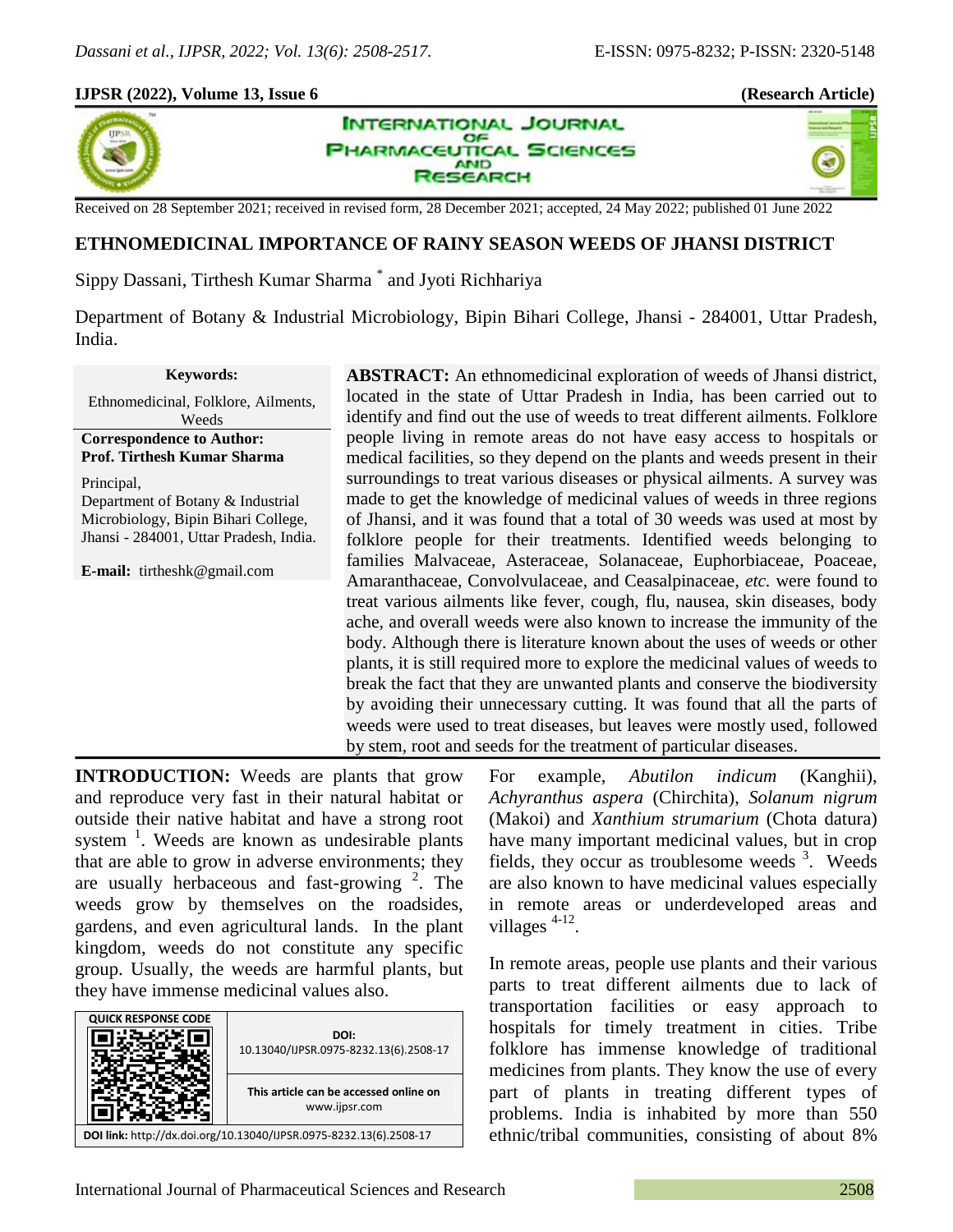of the total population of country  $13$ . An ethnomedicinal survey was carried out in the selected tribal areas of Jhansi district located in the state of Uttar Pradesh in India **Fig. 1**. Uttar Pradesh, at present, the fourth largest state of India, lies between 23º52' - 30º25' N latitude and 77º3' - 84º39' E longitude. The state covers a geographical area of 2, 36,286 sq km and is divided into 75 districts. It can be physically divided into three regions: Terai, Gangetic plain, and Deccan plateau. Jhansi is located at 25.4333 N 78.5833 E. It has an average elevation of 284 meters (935 feet). This study aims to gather and prepare a database on various aspects of medicinal weeds in remote areas. Information about the medicinal values of rainy season weeds was collected. Tribal communities mostly rely on the traditional methods of treatment based on plants available in their locality. So the present survey was carried out to know how the tribal people of the Jhansi district use the weeds of the rainy season for their treatment.



**FIG. 1: LOCATION OF SURVEYED AREAS OF JHANSI (U. P.)**

**MATERIALS AND METHODS:** For the exploration of medicinal values of weeds, regular surveys in the seasons were done to the remote areas of Jhansi and the information was collected by visiting the particular tribal regions: 1) Notghat region, Jhansi (2) Raksa, Jhansi. (3) Chirgaon, Jhansi. We visited those places during the rainy season, *i.e.,* July, August, and September 2020. After field observations, residents of the region were asked about the uses and medicinal values of rainy season weeds as a whole and their parts with formulations. The knowledgeable elder people, specially hakims or vaidyas, were also questioned for medicinal use of weeds, their parts

formulations, and dosage for the treatment of various diseases. Weed specimens of medicinal importance were collected with the help of local tribal people and identified using standard flora and maintained in the herbarium of Botany Department, Bipin Bihari College, Jhansi. The intensive study was done on the gathered information, crosschecked, and referred to the available literature. The collected data is categorized here under the local and botanical name of weed, its family, part used, type of ailment treated, mode, and consumption dosage. The collected information was cross-checked with the available literature, and references are also quoted in the present study.

**TABLE 1: LIST OF IDENTIFIED WEEDS IN THE SURVEYED AREAS WITH THEIR BOTANICAL NAMES, FAMILY, PARTS USED AND MODE OF CONSUMPTION**

| S. no. | <b>Botanical name</b>                 | Family      | Parts of       | Mode of consumption and ailments treated               |
|--------|---------------------------------------|-------------|----------------|--------------------------------------------------------|
|        | (common name)                         |             | plant used     |                                                        |
|        | <i>Abutilon</i> <sup>14, 15, 16</sup> | Malvaceae   | Whole plant    | a) Whole plant dried and powdered .spoonful of this    |
|        | indicum                               |             | Leaves         | powder helps in safe and quick pregnancy               |
|        | (kanghi)                              |             | Root           | b) Leaves decoction treats gout and ulcer              |
|        |                                       |             |                | c) root powder treats urinary tract infections and has |
|        |                                       |             |                | diuretic properties                                    |
| 2      | Adhatoda $^{17, 18, 19}$              | Acanthaceae | Leaves         | a) Fresh juice of leaves (2-4g) treats dysentery and   |
|        | vasica (adulsa)                       |             | <b>Flowers</b> | diarrhea. b) Leaves decoction with ginger and pepper   |
|        |                                       |             | Seeds          | is very helpful to expel sputum from body              |

International Journal of Pharmaceutical Sciences and Research 2509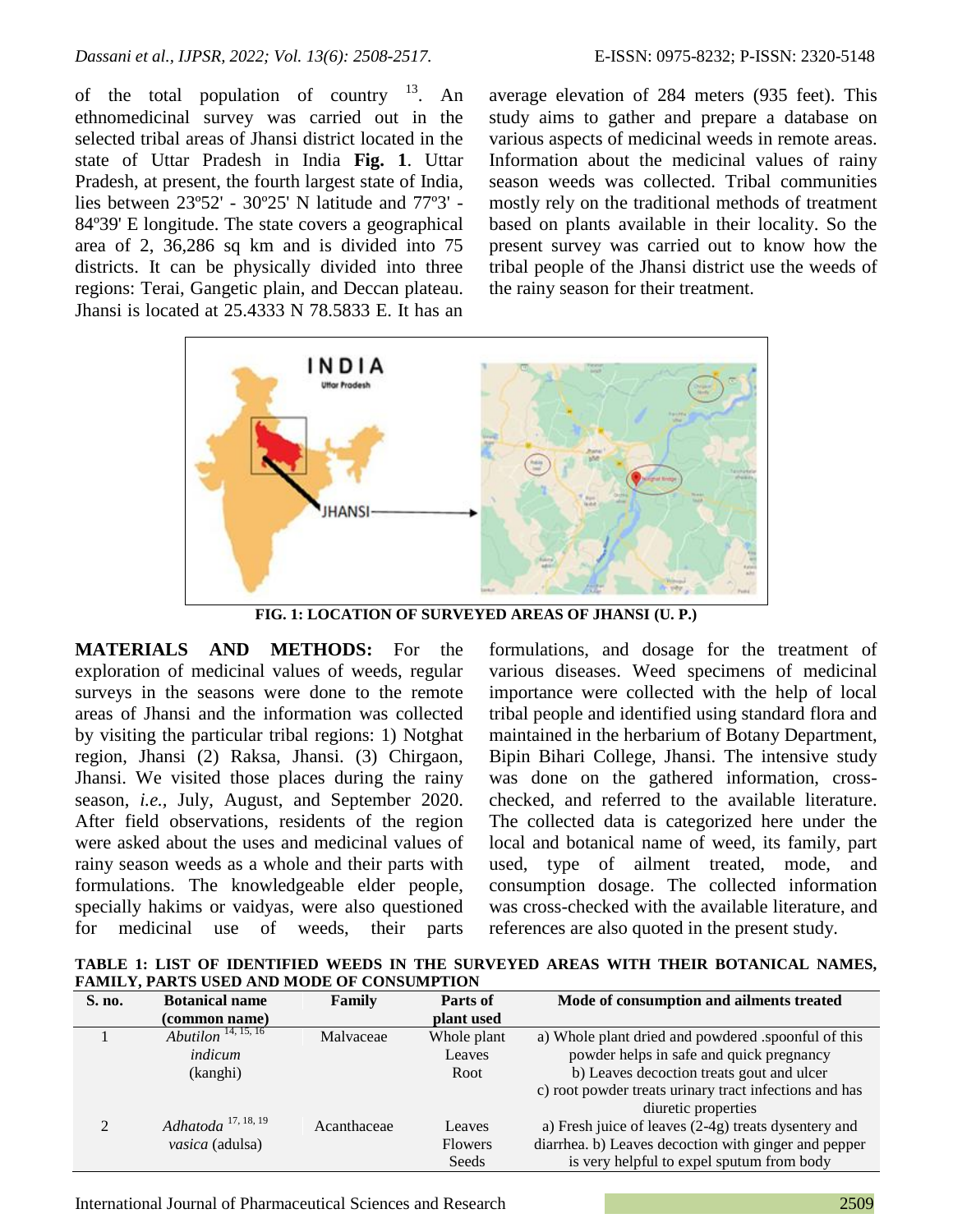|                |                                  |                 |             | c) Flowers are shade dried, powdered, and 10g of this                                                           |
|----------------|----------------------------------|-----------------|-------------|-----------------------------------------------------------------------------------------------------------------|
|                |                                  |                 |             | powder with 5g jaggery cures headache                                                                           |
|                |                                  |                 |             | d) Stem bark is used as a toothbrush. It whitens teeth                                                          |
|                |                                  |                 |             | and cures toothache                                                                                             |
| 3              | Acyranthes aspera <sup>20,</sup> | Amaranthaceae   | Root        | a) Root bark decoction treats asthma and relieves                                                               |
|                | $21, 22$ (latjeera)              |                 | Whole plant | cough                                                                                                           |
|                |                                  |                 | Leaves      | b) Decoction of all plant parts by taking 20g with                                                              |
|                |                                  |                 |             | 400ml of water boiled to 100ml filter it and have it                                                            |
|                |                                  |                 |             | lukewarm. It reduces acidity                                                                                    |
|                |                                  |                 |             | c) Fresh leaves juice applied on scorpio or wasp bites<br>dissolves the poison and works as antiseptic. It also |
|                |                                  |                 |             | treats skin problems like boils, blisters or pocks                                                              |
|                | Argemone mexicana                | Papaveraceae    | Leaves      | a) Leaves fresh juice, filtered and put 2 drops in eyes                                                         |
| $\overline{4}$ | $23, 24, 25$ (satyanashi)        |                 | <b>Stem</b> | relieves eye pain and swelling in eyes                                                                          |
|                |                                  |                 | Whole plant | b) Leaves and stem juice (5g).for 1 month removes all                                                           |
|                |                                  |                 | Root        | skin diseases                                                                                                   |
|                |                                  |                 |             | c) 5g of juice of whole plant parts 4 times a day treats                                                        |
|                |                                  |                 |             | ascites disease in almost 10 days                                                                               |
|                |                                  |                 |             | d) Root dried and powdered (1g) with lukewarm water                                                             |
|                |                                  |                 |             | spills cough out                                                                                                |
| 5              | Amaranthus <sup>26, 27</sup>     | Amaranthaceae   | Root        | a) Fresh juice of root 2g for 3-4 days treats indigestion                                                       |
|                | spinosus (chaulai)               |                 | Fruit       | and vomiting                                                                                                    |
|                |                                  |                 |             | b) Fresh paste of root applied on skin treats eczema                                                            |
|                |                                  |                 |             | and gonorrhea                                                                                                   |
|                |                                  |                 |             | c) Fruits, dried and burnt. Its ash is used for the                                                             |
| $6\,$          | Boerhavia <sup>28,29</sup>       |                 | Leaves      | treatment of jaundice<br>a) Fresh leaves extract 20ml with 40 ml water for 4-5                                  |
|                | diffusa (punarnava)              | Nyctaginaceae   | Root        | days dissolves kidney stones                                                                                    |
|                |                                  |                 |             | b) Fresh extract of leaves act as anti-dermatophyte and                                                         |
|                |                                  |                 |             | treats skin redness, fissures                                                                                   |
|                |                                  |                 |             | c) Leaves decoction is taken as an antidote for                                                                 |
|                |                                  |                 |             | scorpion bite or snake bite                                                                                     |
|                |                                  |                 |             | d) Root extract has significant diuretic activity. Root                                                         |
|                |                                  |                 |             | extract (3g) with 500mg of turmeric twice in a day for                                                          |
|                |                                  |                 |             | 7 days treats asthma                                                                                            |
| 7              | Basella alba 30, 31, 32          | Basellaceae     | Stem, root, | a) 2g paste of root taken with a glass of water (200ml)                                                         |
|                | (pooi leaf or creeping           |                 | leaves      | regularizes the menstruation problems                                                                           |
|                | spinach)                         |                 |             | b) Leaves decoction taken to treat dysentery                                                                    |
|                |                                  |                 |             | Stem and leaves paste applied on wounds or burnt skin                                                           |
| $8\,$          | Cannabis sativa                  | Cannabinaceae   | Leaves      | to minimize its effect                                                                                          |
|                | $(bhang)^{33,34}$                |                 | Seeds       | a) Fresh leaves juice filtered and put 7-8 drops in the<br>ear prevents earache                                 |
|                |                                  |                 | Flowers     | b) Leaves extract applied on scalp removes dandruff                                                             |
|                |                                  |                 |             | and kills lice                                                                                                  |
|                |                                  |                 |             | c) Oil of seeds is used for massage to treat arthritis.                                                         |
|                |                                  |                 |             | d) Female flowers dried and powdered (65g) dissolved                                                            |
|                |                                  |                 |             | with 200ml water spills cough out and treats asthma.                                                            |
| 9              | Cassia $35, 36$                  | Caesalpineaceae | Leaves      | a) Fresh juice of leaves, filtered and put 2 drops in                                                           |
|                | occidentalis (kasunda)           |                 | Root        | eyes twice treats redness and itching of eyes                                                                   |
|                |                                  |                 | Seeds       | b) 10g of fresh leaves juice with 2 spoons of honey                                                             |
|                |                                  |                 |             | relieves from vomiting                                                                                          |
|                |                                  |                 |             | c) Roots decoction (10g root boiled with 100ml                                                                  |
|                |                                  |                 |             | water). Twice in a day is diuretic<br>d) Fresh root extract 2g with 200ml whey treats ascites                   |
|                |                                  |                 |             | fever                                                                                                           |
|                |                                  |                 |             | e) 10g seeds with 2 black pepper and 50ml water                                                                 |
|                |                                  |                 |             | twice in a day treat khoonibawasir                                                                              |
| 10             | Cassia tora 37, 38               | Caesalpiniaceae | Leaves      | a) Leaves decoction (10-12 leaves boiled with 200ml                                                             |
|                | (chakunda))                      |                 | Root        | water reduced to 50ml) taken for 3 days reduces                                                                 |
|                |                                  |                 | Seeds       | swelling in the body                                                                                            |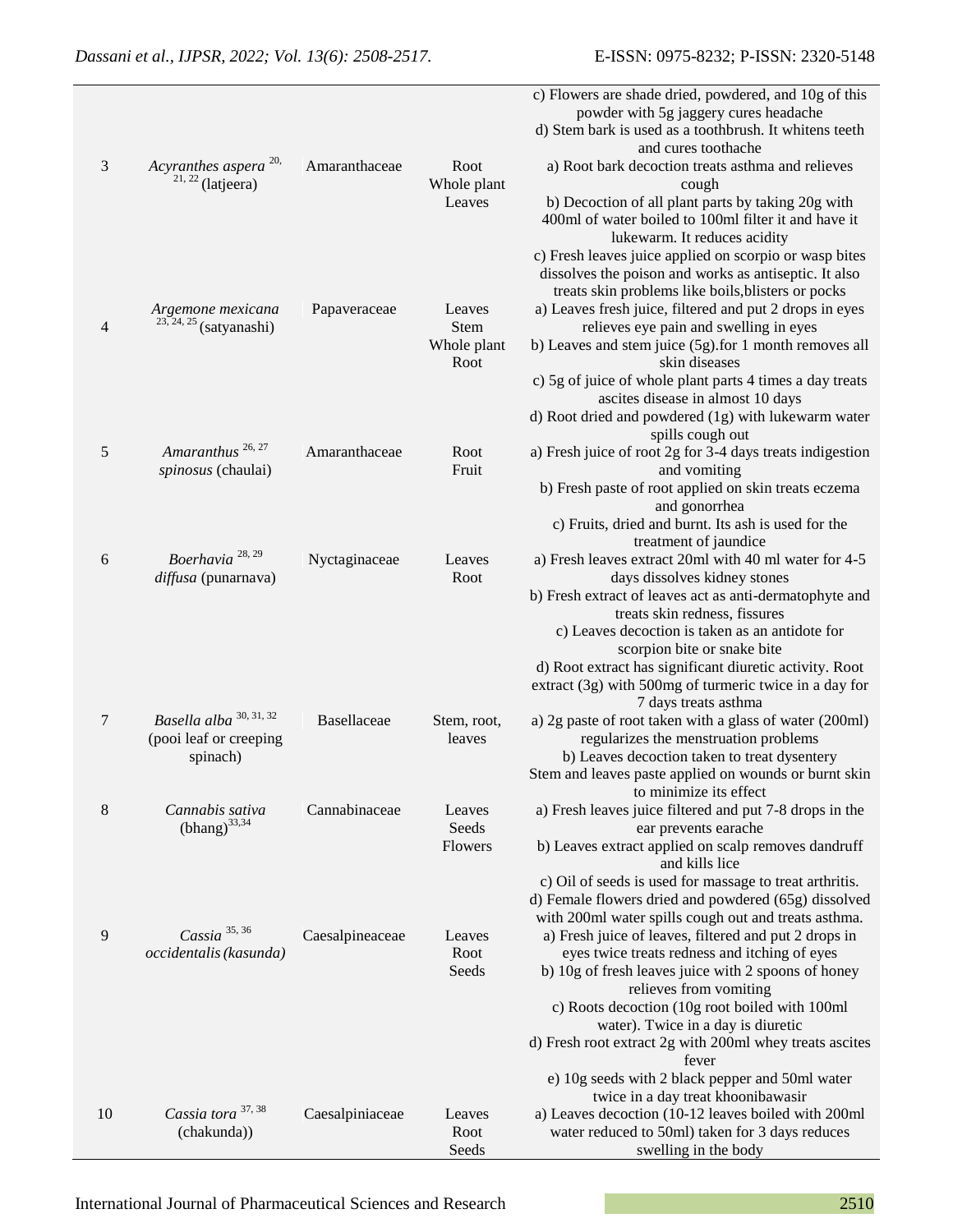|    |                                               |                |                            | b) Root decoction (10g boiled with 400ml water<br>reduced to 100 ml) taken for a week treats diabetes.<br>c) Seeds dried and crushed (2g) taken with lukewarm<br>water spills dry cough out |
|----|-----------------------------------------------|----------------|----------------------------|---------------------------------------------------------------------------------------------------------------------------------------------------------------------------------------------|
|    |                                               |                |                            | d) Seeds grinded 20g with kanji (Indian probiotic)                                                                                                                                          |
| 11 | Convolvulus <sup>39, 40</sup>                 | Convolvulaceae | <b>Stem</b>                | relieve migraine and half head pain<br>a) Dried stem and leaves powder (3-5g) taken with                                                                                                    |
|    | microphyllus                                  |                | Leaves                     | milk in morning for 10-15 days increases memory                                                                                                                                             |
|    | (shankhpushpi)                                |                | Root                       | power                                                                                                                                                                                       |
|    |                                               |                |                            | b) 2g of dried stem powder with 1g of black sesame                                                                                                                                          |
|    |                                               |                |                            | seeds with 200ml milk treats enuresis<br>c) Dried powder of root (2g) with lukewarm water                                                                                                   |
|    |                                               |                |                            | helps in the treatment of diabetes                                                                                                                                                          |
| 12 | Cleome viscose                                | Cleomaceae     | Leaves                     | a) Fresh crushed leaves extract is applied on wounds                                                                                                                                        |
|    | (hurhur) 41, 42, 43                           |                | Seeds                      | as antiseptic                                                                                                                                                                               |
|    |                                               |                |                            | b) Decoction of fresh leaves (5-6 leaves boiled with<br>200ml water).acts as a digestive stimulant and treats<br>dysentery                                                                  |
|    |                                               |                |                            | c) Seeds decoction helpful to treat diarrhea,                                                                                                                                               |
|    |                                               |                |                            | rheumatism and gonorrhea                                                                                                                                                                    |
| 13 | Cuscuta reflexa<br>(amarbel) <sup>44,45</sup> | Convolvulaceae | Whole plant                | a) Lukewarm paste of plant when applied externally<br>treats rheumatism                                                                                                                     |
|    |                                               |                |                            | b) Fresh paste applied on forehead cures headache.<br>c) Fresh paste applied on scalp treats dandruff and<br>prevents hairfall                                                              |
| 14 | $Cynodon^{46,47}$                             | Poaceae        | Whole plant                | a) Fresh juice acts as astringent. It helps in wound                                                                                                                                        |
|    | dactylon                                      |                |                            | healing.                                                                                                                                                                                    |
|    | (dhoob)                                       |                |                            | b) 5g of fresh juice with 100ml lukewarm water treats<br>diarrhea                                                                                                                           |
|    |                                               |                |                            | c) 5g fresh juice with one teaspoon honey treats<br>menorrhagia                                                                                                                             |
| 15 | Eclipta prostate                              | Asteraceae     | Leaves                     | d) Decoction is used to treat fever and remove fatigue.<br>a) Fresh leaves extract is used as antidote for snakes                                                                           |
|    | (ghamira) $48, 49$ ,                          |                | Stem                       | and scorpion bites                                                                                                                                                                          |
|    |                                               |                | Whole plant                | b) Stem and leaves crushed and filtered (2-4g) extract                                                                                                                                      |
|    |                                               |                |                            | twice a day cures fever<br>c) Fresh leaves juice 5g with honey twice a day for 20                                                                                                           |
|    |                                               |                |                            | days treats high blood pressure                                                                                                                                                             |
|    |                                               |                |                            | d) Plant extract with coconut oil applied a scalp for                                                                                                                                       |
|    |                                               |                |                            | strong and healthy hair                                                                                                                                                                     |
| 16 | Euphorbia hirta<br>$(dudhi)$ <sup>51,52</sup> | Euphorbiaceae  | Whole plant,<br>leaves and | a) Decoction of leaves used to treat asthma.<br>b) Whole plant decoction reduces swelling of the body                                                                                       |
|    |                                               |                | root                       | thus is anti-inflammatory                                                                                                                                                                   |
| 17 | Phyllanthus niruri <sup>53,</sup><br>54, 55   | Euphorbiaceae  | Leaves                     | a) Gargles of 50g fresh leaves extract with 200ml                                                                                                                                           |
|    |                                               |                | <b>Stem</b>                | lukewarm water treats mouthache                                                                                                                                                             |
|    | (bhuiamla)                                    |                | Whole plant                | b) 50g crushed stem and leaves boiled with 500ml<br>water, reduced to 150ml. one spoon of it daily for a                                                                                    |
|    |                                               |                |                            | week relieves dry cough                                                                                                                                                                     |
|    |                                               |                |                            | c) Decoction of 50g of whole plant with 250ml of                                                                                                                                            |
|    |                                               |                |                            | water treats kidney stones                                                                                                                                                                  |
|    |                                               |                |                            | d) 15g whole plant extract with 15 black pepper<br>powder taken twice a day for 7 days treats diabetes.                                                                                     |
| 18 | Datura metel <sup>56, 57</sup><br>(dhatura)   | Solanaceae     | Leaves<br>Whole plant      | a) 2-3 fresh leaves just gulp with water daily for 5-6<br>days cures headache                                                                                                               |
|    |                                               |                |                            | b) Heat the leaves and tie them on breasts to cure the<br>swelling of breasts                                                                                                               |
|    |                                               |                |                            | c) Smoke of dried powder of whole plant treats asthma<br>d) Fresh extract of leaves applied on the area of joints                                                                           |
| 19 | Lantana indica <sup>58,</sup>                 | Verbanaceae    | Leaves                     | pain relieves the pain<br>a) Fresh leaves extract when applied on skin with                                                                                                                 |
|    |                                               |                |                            |                                                                                                                                                                                             |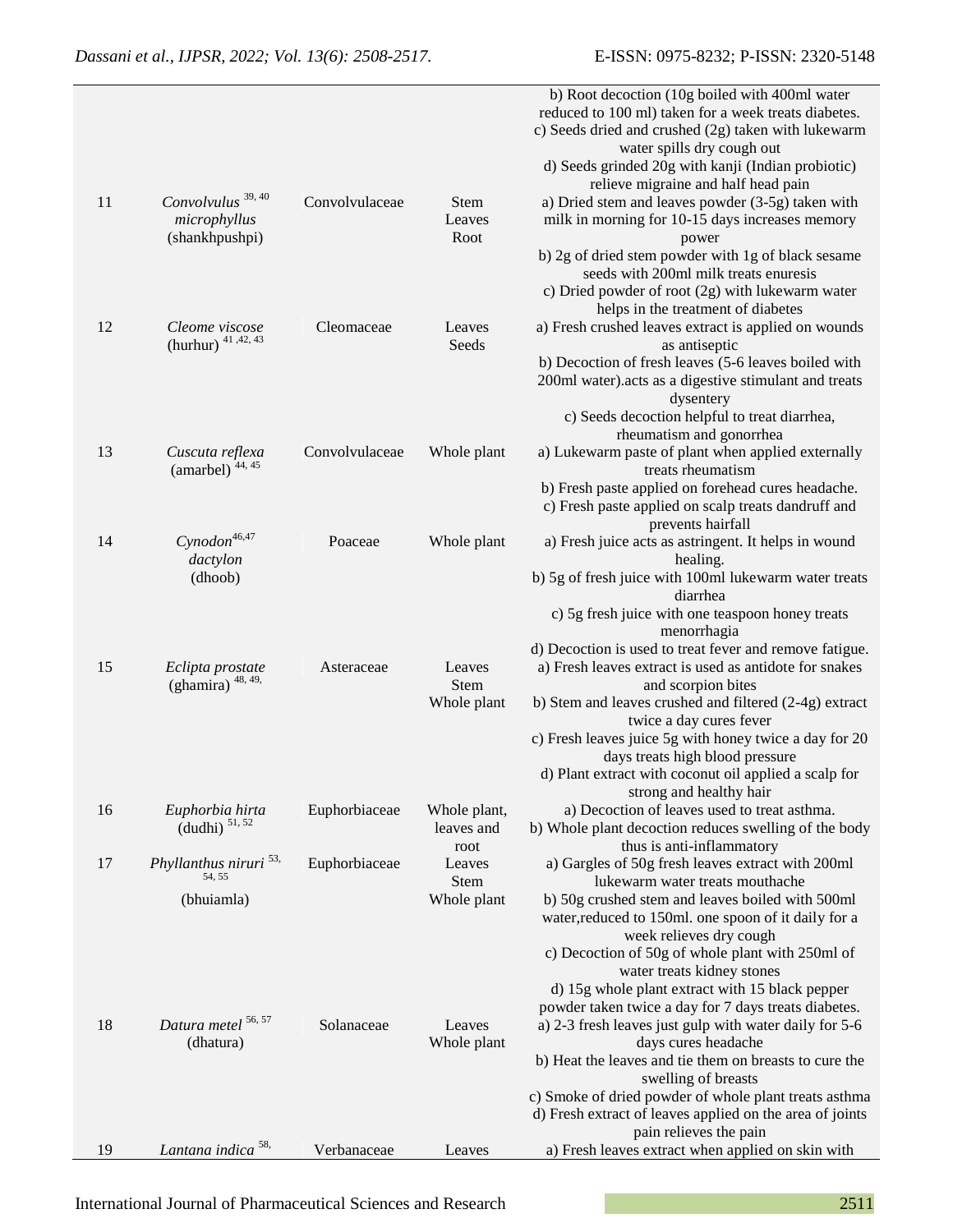|    | $59$ (ghaneri or<br>panjphulli)                              |              |                               | rashes cures it<br>b) Crushed leaves are applied to reduce the effect of                                                                                                                                                                    |
|----|--------------------------------------------------------------|--------------|-------------------------------|---------------------------------------------------------------------------------------------------------------------------------------------------------------------------------------------------------------------------------------------|
|    |                                                              |              |                               | snakebite<br>c) 4-5 leaves boiled with water for 5 minutes; this<br>water inhaled in the form of steam treats respiratory<br>problems                                                                                                       |
| 20 | Ocimum basilicum <sup>60,</sup><br>$61$ (tulsi)              | Lamiaceae    | Leaves<br>Whole plant         | a) Leaves consumed fresh are very helpful in treating<br>digestive disorders, stomach ache, and diarrhea<br>b) Leaf decoction is used to spill dry cough out<br>c) Decoction of whole plant parts are used to cure<br>fever, whooping cough |
| 21 | Oxalis corniculata<br>62,63,64<br>(changeri)                 | Oxalidaceae  | Whole plant                   | a) Plant is rich in vitamin c. so drink is prepared by<br>infusing leaves in hot water for 10 minutes,<br>sweetened, chilled, and consumed to increase the<br>immunity<br>b) Juice of plant mixed with some oil and applied on              |
| 22 | Polygonum barbatum<br>65.66<br>(knotweed or chimti<br>saag)  | Polygonaceae | Root                          | the region of muscular swellings or boils treats it.<br>a) Its root is used externally in the treatment of scabies<br>b) Decoction of leaves used for the treatment of fever<br>and is diuretic                                             |
| 23 | Rauvolfia tetraphylla<br>67, 68, 69, 70<br>(sarpanasini)     | Apocynaceae  | Leaves<br>Whole plant         | a) Latex of the plant is diuretic, treats urinary<br>problems<br>b) Extract of leaves taken in very small amount treats<br>high blood pressure<br>c) Plant extract externally applied to wounds or snake<br>bite areas cures it             |
| 24 | Saccharum<br>spontaneum $71, 72$<br>(Kans)                   | Poaceae      | Stem<br>Root                  | a) Young shoots are eaten raw. they have high fibre<br>b) It is used as a natural sweetener<br>c) Root boiled with cow milk is given to lactating<br>women to increase milk                                                                 |
| 25 | Sida<br>cordifolia <sup>73,74</sup><br>(bala)                | Malvaceae    | Stem<br>Leaves<br>Whole plant | a) Extract of stem and leaves mixed with Shatavari are<br>used to enhance the beauty<br>b) Decoction is used to relieve chest congestion and<br>treat asthma                                                                                |
| 26 | Solanum nigrum<br>$(makoi)^{75,76}$                          | Solanaceae   | Leaves<br>Root                | a) fresh juice of the leaves is used treat skin diseases<br>b) asthma is cured by consuming fresh juice of its<br>roots (5g juice diluted with 200ml of lukewarm water)                                                                     |
| 27 | Sonchus brachyotus <sup>77,</sup> Asteraceae<br>$78$ (sadhi) |              | Stem<br>Leaves<br>Whole plant | a) Decoction of the whole plant is used to treat<br>stomach ache and ulcers.<br>b) Extract of stem and leaves when applied externally<br>treats inflammation                                                                                |
| 28 | Tridax procumbens <sup>79,</sup><br>$80$ (phulana)           | Asteraceae   | Leaves                        | a) It is used for the treatment of skin diseases. leaf<br>extract is applied on wound to prevent sepsis<br>b) Leaves decoction for 7 days gives relief from high                                                                            |
| 29 | Withaniasomnifera <sup>81,</sup><br>$82$ (ashwagandha)       | Solanaceae   | Leaves                        | sugar level<br>a) It is taken to treat cold, cough, bronchitis or asthma.<br>b) Dried leaves powder (one spoon) for 15 days treats<br>diabetes<br>c) Fresh leaves decoction is used to treat respiratory                                    |
|    |                                                              |              |                               | problems                                                                                                                                                                                                                                    |
| 30 | Xanthium strumarium<br>83, 84 (chotadhatura)                 | Asteraceae   | Root<br>Leaves                | a) Root decoction is used to treat high fever.<br>b) Decoction of leaves used to treat rheumatidis                                                                                                                                          |

**RESULTS AND DISCUSSION:** During the surveys of uses of rainy season weeds of Jhansi, we observed that out of total 30 weeds which grow in abundance in remote areas of Jhansi district, belongs to 19 families, of which 4 weeds were from family Asteraceae, 3 from Solanaceae, 2 each from Euphorbiaceae, Malvaceae, Poaceae, Amaranthaceae, Convolvulaceae, Caesalpinaceae and 1 each from Verbenaceae, Lamiaceae, Oxalidaceae, Polygonaceae, Apocynaceae,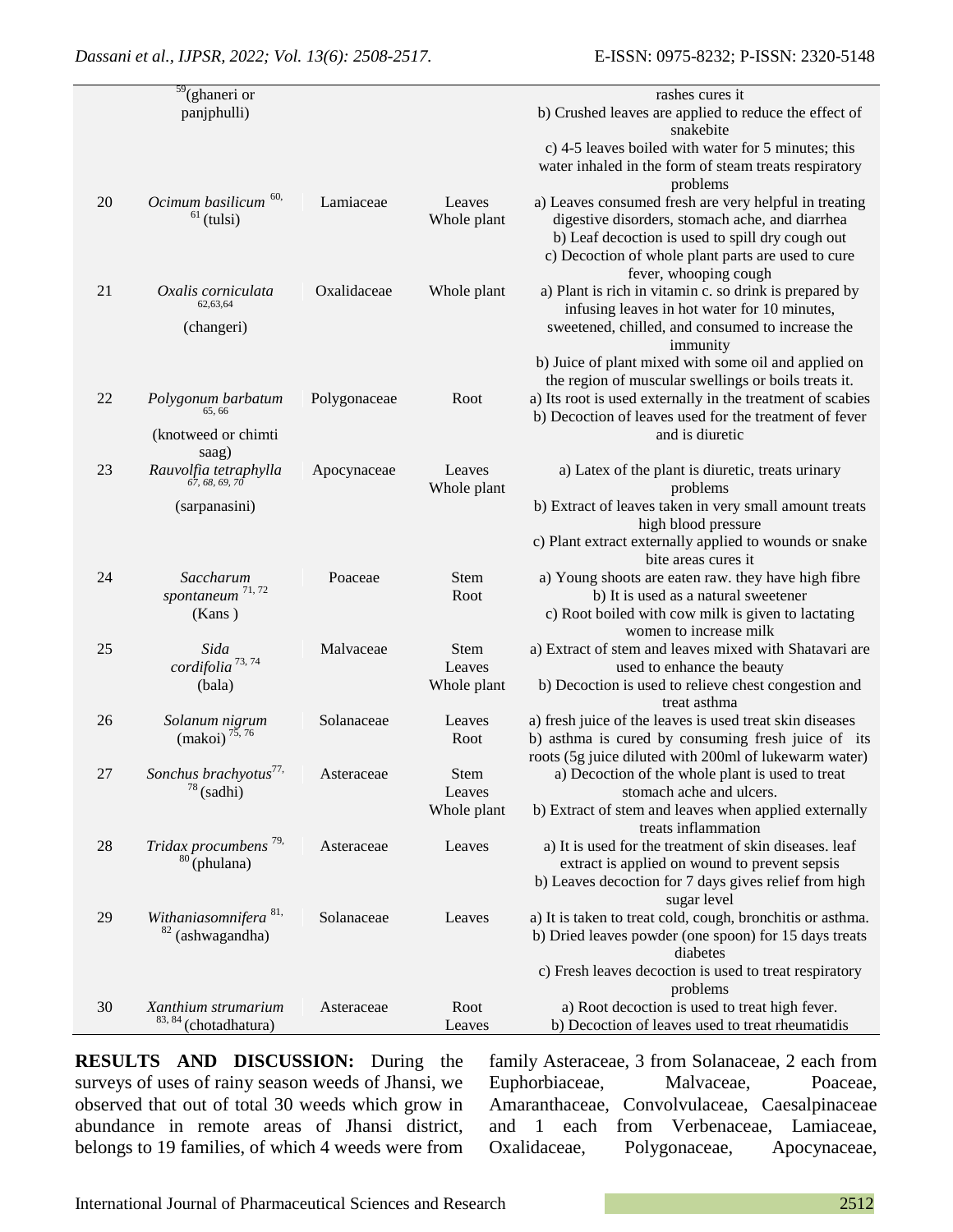*Dassani et al., IJPSR, 2022; Vol. 13(6): 2508-2517.* E-ISSN: 0975-8232; P-ISSN: 2320-5148

Acanthaceae, Nyctaginaceae, Basellaceae, Cannabinceae, and Cleomaceae. Different ailments like blood pressure, stomach problems, toothaches, headache, diuretic problems, menstrual problems and hair problems, treatments of snake bites or recovery of wounds are treated by the correct usage of different parts of plants in a particular ratio, the proper mode of usage and consumption by the residents.

Leaves were found to be the most widely used part of the plant, followed by whole plant, root, stem, seeds, and flowers. The percentage of these plant parts was calculated and depicted in **Fig. 2**. It is represented as follows: leaves (73%), whole plant (43%), roots (40%), stem (27%), seeds (17%) and flowers (6%).



**FIG. 2: PERCENT OF PLANT PARTS USED ETHNO-MEDICINALLY**



 *CUSCUTA REFLEXA CYNODON DACTYLON ECLIPTA PROSTRATA EUPHORBIA HIRTA*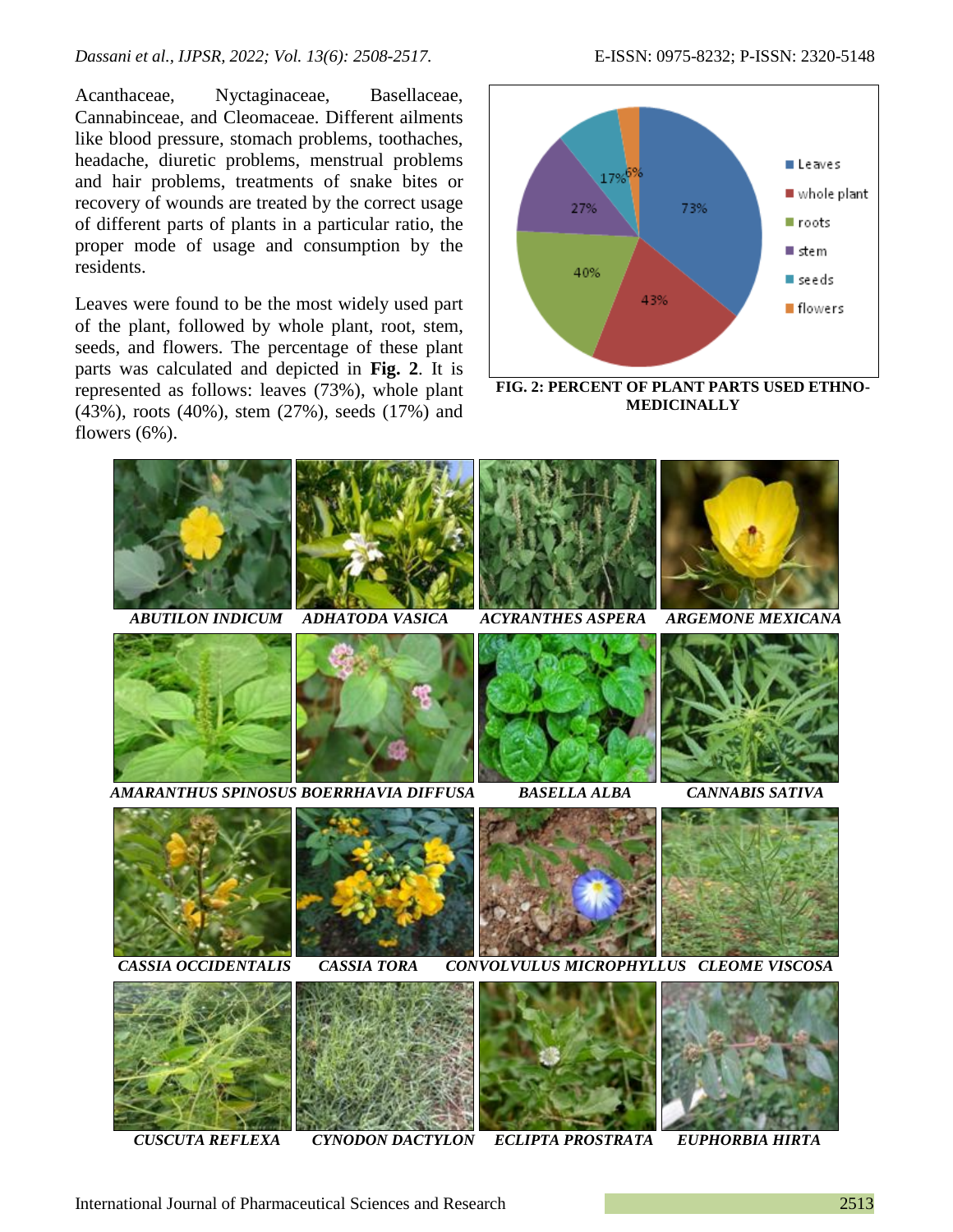

*WITHANIA SOMNIFERA XANTHIUM STRUMARIUM*

**CONCLUSION:** Although weeds are known as unwanted plants, but uses of weeds as medicine has given new insight to plants research. Use of weeds for medicinal purposes is wide spreading and is of tremendous help. Weeds are mostly used by people in remote areas but now people all over the world are acknowledging the traditional uses and ethnobotanical values of weeds present in different parts of world. More exploration of medicinal values of weeds is proving that plants in any form are important for human life and treated as local heritage in their particular areas.

**ACKNOWLEDGEMENT:** The authors are thankful to the principal of Bipin Bihari College, Jhansi (U.P.), for providing facilities and the folklore people contacted for the present study for their help and cooperation.

**CONFLICT OF INTEREST:** There is no conflict of interest between the authors.

# **REFERENCES:**

- 1. Janick J: Horticultural Science. San Francisco W.H. Freeman Edition 1979; 308.
- 2. Zimdahl RL: Weed crop competition: A review. International Plant Protection Centre. Oregon State University USA1980; 196.
- 3. Sharma TK and Dassani S: A Taxonomic Enumeration of Roadside Rainy Season, Jhansi District, U.P. India. Studies in Indian Place Names 2020; 40(56): 1987-1994.
- 4. Maheshwari JK, Singh KK and Saha S: The Ethnobotany of the Tharus of Kherdistrict, Uttar Pradesh. Econ Bot Infor Serv N.B.R.I. Lucknow India 1981.
- 5. Maheshwari JK, Singh KK and Saha S: Ethnobotany of Tribals of Mirzapur District, Uttar Pradesh. Econ Bot Inform Serv NBRI Lucknow 1986; 38.
- 6. Pandey HP and Verma BK: Plants in oral healthcare among the aborigins of Gonda and Balrampur Regions. U. P., India Ethnobotany 2002; 14: 79-81.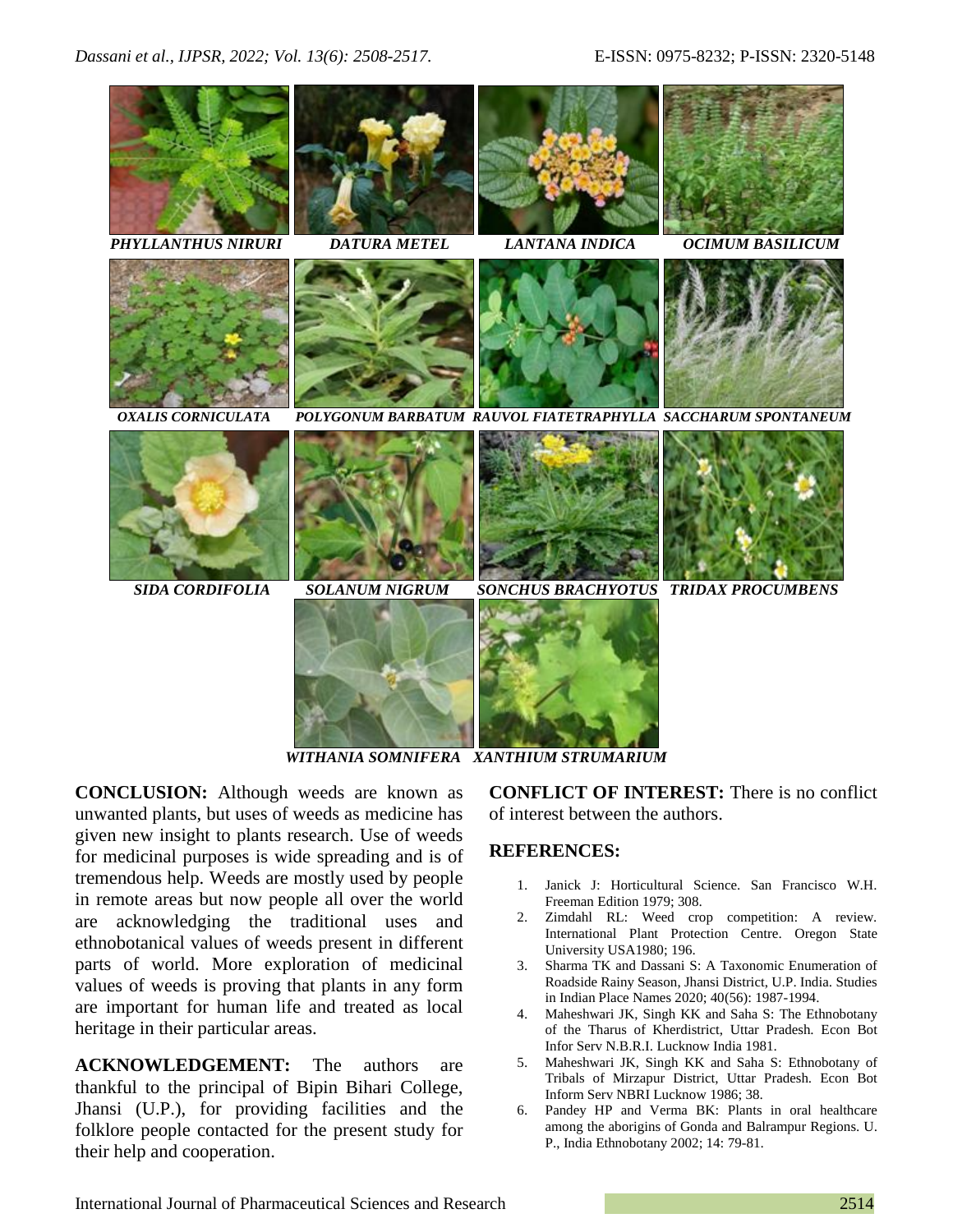- 7. Maliya SD: Some new or less known folk medicines of district Bahraich, Uttar Pradesh, India Ethnobotany 2004; 16(1-2): 113-115.
- 8. Maliya SD: Traditional fruit and leaf therapy among Tharus and indigenous people of district Bahraich, India. Ethnobotany 2007; 19: 131-133.
- 9. Singh PK, Kumar V, Tiwari RK, Sharma A, Rao CV and Singh RH: Medico-Ethnobotany of 'Chatara'Block of District Sonebhadra, Uttar Pradesh, India. Advances in Biological Research 2010; 4(1): 65-80.
- 10. Churms SC: Recent progress in carbohydrate separation by high performance liquid chromatography based on size exclusion. J Chromatogr A 1996; 720: 151–166.
- 11. Oyler AR, Armstrong BL, Cha JY, Zhou MX and Yang Q: Preparation, characterization, and application of a new stationary phase containing different kinds of amine groups. J Chromatogr A 1996; 724: 378–383.
- 12. Pattanaik DK and Mohapatra P: Ethnomedicinal plants used by the Paroja tribe of Koraput. Ancient Science of Life 2010; 30 (2): 42-46.
- 13. Lingaraju DP, Sudarshana MS and Rajashekhar N: Ethnopharmacological survey of traditional medicinal plants in tribal areas of Kodagu district, Karnataka India. Journal of Pharmacy Research 2013; 6(2): 284-297.
- 14. Golwala DK, Patel LD, Vaidya SK, Bothara SB, Mani M and Patel P: International Journal of Pharmacy and Pharmaceutical Sciences. India 2010; 2(1): 66-72.
- 15. Nishanta RN, Harris CS and Towers GHN: Antimicrobial activity of plants collected from Serpentine outcrops in Sri Lanka. Pharmaceutical Biology 2002; 40(3): 235–244.
- 16. Pandikumar P, Chellappandian M, Mutheeswaran S and Ignacimuthu S: Consensus of local knowledge on medicinal plants among traditional healers in Mayiladumparai block of Theni District, Tamil Nadu, India. Journal of Ethnopharmacology 2011; 134 (2): 354– 362.
- 17. Duraipandiyan V, Al-Dhabi NA, Balachandran C, Ignacimuthu S, Sankar C and Balakrishna K: Antimicrobial, Antioxidant and Cytotoxic Properties of Vasicine Acetate Synthesized from Vasicine Isolated from Adhatodavasica L. Bio Med Research International 2015;  $1 - 7$ .
- 18. Doshi JJ, Patel VK and Venkatakrishna HK: Effect of Adhatodavasica massage in pyorrhea. International Journal of Crude Drug Research 1983; 21(4); 173–176.
- 19. Mathew AS, Patel KN and Shah BK: Investigation on antifeedant and anthelmentic potential of *Adhatoda vasica* nees. Indian Journal of Natural Products and Resources 1998; 14: 11–16.
- 20. Sumeet D, Raghvendra D and Kushagra M: Achyranthes aspera Linn. (Chirchira): A magic herb in folk medicine. Ethnobotanical Leaflets 2008; 12: 670-676.
- 21. Abhijit D: *Achyranthes aspera* L: Phytochemical and pharmacological aspects. International Journal of Pharmaceutical Sciences Review and Research 2011; 9: 72-82.
- 22. Nadkarni KM: Indian *Materia medica*, Bombay Popular Prakashan, Mumbai 2005; 3(1): 21-22.
- 23. Krishnamurthy A: The wealth of India. Publication and information directorate, CSIR, New Delhi 1969: 415-417.
- 24. Anonymous: In the Wealth of India A Dictionary of Indian Raw Materials and Industrial Products. Council of Scientific and Industrial Research New Delhi 2004; 86-87.
- 25. Bhattacharjee I, Chatterjee SK, Chatterjee S and Chandra G: Antibacterial potentiality of *Argemone mexicana* solvent extracts against some pathogenic bacteria. Mem Inst Oswaldo Cruz 2006; 101(6): 645-648.
- 26. Kumar RP, Shammy J, Gupta N and Rana R: An inside review of *Amaranthus spinosus* linn: a potential medicinal plant of India. International Journal of Research in Pharmacy and Chemistry 2014; 4(3): 643-653.
- 27. The wealth of India. Raw materials, A revised edition. New Delhi. Council of Scientific and Industrial Research 2006; 1: 219.
- 28. Debjit B, Kumar KPS, Srivastava S, Paswan S, Sankar A and Dutta D: Traditional Indian Herbs Punarnava and Its Medicinal Importance. Journal of Pharmacognosy and Phytochemistry 2012; 1(1): 52-57.
- 29. Bhardwaj R, Yadav A and Sharma RA: Phytochemicals and antioxidant activity in *Boerhavia diffusa*. International Journal of Pharmacy and Pharmaceutical Sciences 2014; 6(1): 344-348.
- 30. Anandarajagopal K, Sudhahar D, Ajaykumar TV and Muthukumaran G: Evaluation of CNS Depressant Activity of Aerial Parts of *Basella alba* Linn. IJPI'S Journal of Pharmacology and Toxicology 2011; 1: 5.
- 31. Kumar P: Indian spinach, *Basella alba* (PUI) succulent, branched, smooth, twining herbaceous vine. Best Nutrition 2010.
- 32. Saikia AP, Ryakala VK, Sharma P, Goswami P and Bora U: Ethnobotany of medicinal plants used by Assamese people for various skin ailments and cosmetics. J Ethnopharmacol 2006; 106(2): 149-157.
- 33. Bonini SA, Premoli M, Tambaro S, Kumar A, Maccarinelli G, Memo M and Mastinu A: *Cannabis sativa*: A comprehensive ethnopharmacological review of a medicinal plant with a long history. J Ethnopharmacol 2018; 227: 300-315.
- 34. Kuddus M and Ginawi I: *Cannabis sativa*: An ancient wild edible plant of India. Emirates Journal of Food and Agriculture 2013; 25(10): 736-745.
- 35. Sadiq IS, Shuaibu M, Bello AB, Tureta SG, Isah A, Izuagie T, Nasiru S and Kamaru MB: Phytochemistry and Antimicrobial Activities of *Cassia occidentalis* Used for Herbal Remedies. J Chem Engg 2012; 1(1): 38-41.
- 36. Yadav JP, Arya V, Yadav S, Panghal M, Kumar S and Dhankhar S: *Cassia occidentalis* L.: A review on its ethnobotany. Phytochemical and Pharmacological Profile 2010; 81(4): 223–230.
- 37. Vijayalakshmi S, Ranjitha J, Devi RV and Bhagiyalakshmi M: Pharmacological profile of *Cassia occidentalis* l – a review. International Journal of Pharmacy and Pharmaceutical Sciences 2013; 5(3): 29-33.
- 38. Maitya TK, Mandal SC, Mukherjee PK, Saha K, Das J and Pal M: Evaluation of hepatoprotective potential of Cassia tora leaf extract. Natural Product Scie 1997; 3(2): 122-26.
- 39. Shakywar Y: Pharmacognostical Properties and their Traditional Uses of *Cassia tora* Linn. Int J Pharm Biol Arch 2011; 2(5).
- 40. Dubey NK, Kumar R and Tripathi P: Global promotion of herbal medicine: India's opportunity. Curr Sci 2007; 86: 37–41.
- 41. Debjit B, Kumar KPS, Paswan S, Srivatava S, Yadav A and Dutta A: Traditional Indian Herbs Convolvulus pluricaulis and Its Medicinal Importance. Journal of Pharmacognosy and Phytochemistry 2012; 1(1): 50-58.
- 42. Gupta C, Sharma N and Rao CV: Comparison of the antioxidant activity and total phenolic, flavonoid content of aerial part of *Cleome viscosa* L. Int J Phytomed 2011; 3: 386 391.
- 43. Mali RG: *Cleome viscosa* (wild mustard): A review on ethnobotany, phytochemistry and pharmacology. Pharm Biol 2010; 48: 105 12.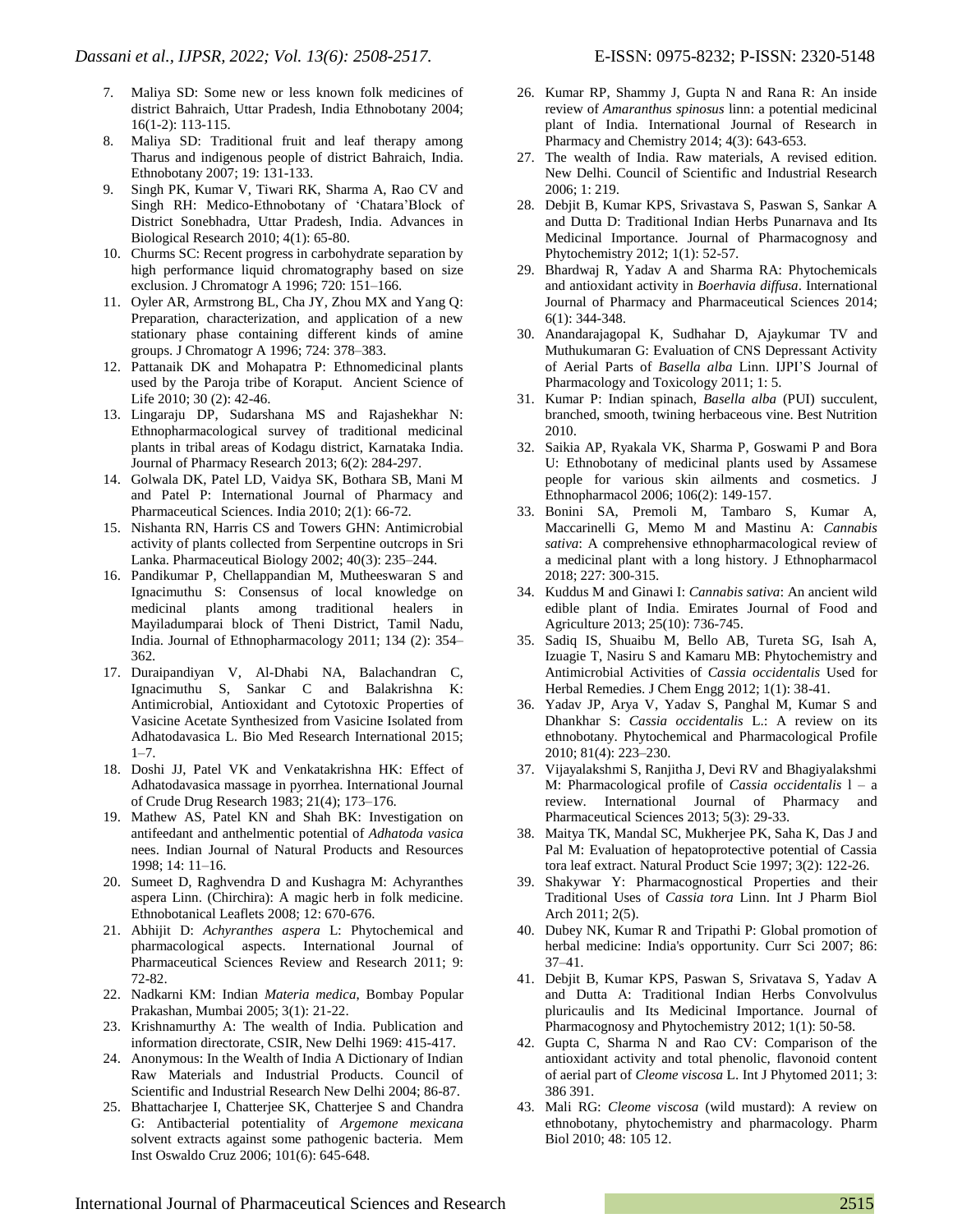- 44. Upadhyay RK: *Cleome viscosa* Linn: A natural source of pharmaceuticals and pesticides. International Journal of Green Pharmacy 2015; 9:(2): 71 85.
- 45. Siwakoti M and Siwakoti S: Ethanobotanical studies of Satars of Jhapa district, Nepal: A case study of Haldibari VDC. A report submitted to University Grants Commission Kathmandu Nepal 1996.
- 46. Saini P, Mithal R and Menghani E: A parasitic Medicinal plant Cuscutareflexa: An Overview. International Journal of Scientific & Engineering Research 2015; 6(12).
- 47. Babu DSR, Neeharika V, Pallavi V and Reddy RB: Antidiarrheal activity of *Cynodon dactylon* pers. Pharmacog. Magazine 2009; 5: 23-27.
- 48. Nagori BP and Solanki R: *Cynodon dactylon* (L.) Pers.: A Valuable Medicinal Plant. Research Journal of Medicinal Plants 2011; 5: 508-514.
- 49. Mors WB, Nascimento MC, Pereira BMR and Pereira NA: Plant natural products active against snake bite-the molecular approach. Phytochemistry 2000; 55: 627-42.
- 50. Jena M, Jena J, Biswal SB, Mishra S and Pal A: Effect of *Eclipta alba* on fructose-induced hypertension in albino rats. International Journal of Pharmacy and Pharmaceutical Sciences 2013; 5: 281-85.
- 51. Nagabhushan, Raveesha KA and Shrisha DL: Antidermatophytic activity of *Eclipta prostrata* against human infective Trichophyton and Microsporum spp. Int J of Chemical and Analytical Sci 2013; 136-38.
- 52. Galvez J, Crespo ME, Jimenez J, Suarez A and Zarzuelo A: Antidiarrheic activity of quercitrin in mice and rats. J Pharm Pharmacol 1993; 45: 157.
- 53. KumarS, Malhotra R and Kumar D: *Euphorbia hirta*: Its chemistry, traditional and medicinal uses and pharmacological activities. Pharm Rev 2010; 4(7): 58–61.
- 54. Campos AH and Schor N: Phyllanthus niruri inhibits calcium oxalate endocytosis by renal tubular cells: its role in urolithiasis. Nephron 1999; 81: 393–397.
- 55. Bagalkotkar G, Sagineedu SR, Saad MS and Stanslas J: Phytochemicals from *Phyllanthus niruri* Linn. and their pharmacological properties: a review. J Pharm Pharmacol. 2006; 58: 1559–1570.
- 56. Okoli CO, Obidike IC, Ezike AC, Akah PA and Salawu OA: Studies on the possible mechanisms of antidiabetic activity of extract of aerial parts of *Phyllanthus niruri*. Pharm Boil 2011; 49(3): 248-55.
- 57. Das S, Kumar P and Basu SP: Review article on phytoconstituents and therapeutic potentials of *Datura stramonium* Linn. J Drug Del Therap 2012; 2(3): 4–7.
- 58. Soni P, Siddiqui AA, Dwivedi J and Soni V: Pharmacological properties of *Datura stramonium* L. as a potential medicinal tree. Asian Pac J Trop Biomed 2012; 2(12): 1002–1008.
- 59. Wealth of India. A dictionary of Indian raw material and Indus products raw material. CSRI New Delhi 1962; 6: 31.
- 60. Venkataswamy R, Doss A, Sukumar M and Mubarack HM: Preliminary phytochemical screening and antimicrobial studies of *Lantana indicaroxb* Indian J. Pharm Sci 2010; 72(2): 229-231.
- 61. Chevallier A: The Encyclopedia of Medicinal Plants Dorling Kindersley. An excellent guide to over 500 of the more well known medicinal herbs from around the world. London 1996.
- 62. Brown D: Encyclopaedia of Herbs and their Uses. Dorling Kindersley London 1995.
- 63. Kumar AK, Das K, Joshipura M and Mandal N: Oxalis corniculata -The Plant of Indian subtropics. Herbal Tech Industry 2010; 7-11.
- 64. Hemant B, Singh MK, Thakur D, Giri TK and Tripathi DK: The Botany, Chemistry, Pharmacological and Therapeutic Application of *Oxalis corniculata* Linn– A Review. International J of Phytomedicine 2011; 3: 01-08.
- 65. Jain, Tiwari P and Bashir M: Nutritive Aspects of *Oxalis corniculata* Linn. used by Tribals of Central India During Scarcity of Food. Botany Res Int 2010; 3(1): 35-37.
- 66. Singh V and Jain AP: Ethnobotany and medicinal plants of India and Nepal. Scientific Publishers India 2003; 2.
- 67. Choudhary RK, Oh S and Lee J: An ethnomedicinal inventory of knotweeds of Indian Himalaya. Journal of Medicinal Plants Research 2011; 5(10): 2095-2103.
- 68. Caamal-Fuentes E, Torres-Tapia LW, Simá-Polanco P, Peraza-Sánchez SR and Moo-Puc R: Screening of plants used in Mayan traditional medicine to treat cancer-like symptoms. J Ethnopharmacol 2011; 135: 719-724.
- 69. Choudhury S, Rahaman CH, Mandal S and Ghosh A: Folklore knowledge on medicinal usage of the tribal belts of Birbhum district, West Bengal India. International Journal of Botany and Research 2013; 3(2): 43-50.
- 70. Bussman RW, Zambrana NYP, Romero C and Hart RE: Astonishing diversity-the medicinal plant markets of Bogotá, Colombia. J Ethnobiol Ethnomed 2018; 14: 43.
- 71. Kumar JS, Kumar AR, Uma G, Subbiyan B, Aravindhan V and Balasubramaniam V: Survey and documentation of commercially sold medicinal plants in local markets of Velliangiri hills (Poondi), Coimbatore district, Tamil Nadu, India. International Journal of Recent Advances in Multidisciplinary Research 2015; 2(12): 1047-1055.
- 72. https://www.easyayurveda.com/2017/10/08/kans-grasssaccharum-spontaneum-kasha/
- 73. Franco CIF, Morais LCSL, Quintans-Junior LJ, Almeida RN and Antoniolli AR: CNS pharmacological effects of the hydroalcoholic extract of *Sida cordifolia* L. leaves. J Ethnopharmacol 2005; 98: 275-9.
- 74. Wake RR, Patil NA, Shinde SN and Halde UK: In vitroantimicrobial activity of extracts of plants of genusSida Linn. Int J Pharma Res Dev 2011; 3: 210-214.
- 75. Jain SK: Medicinal Plants. Tho Pr India Ltd 1968; 133–34.
- 76. Sikdar M and Dutta U: Traditional Phytotherapy among the Nath People of Assam. Studies on Ethno-Medicine 2008; 2(1): 39–45.
- 77. Duke JA and Ayensu ES: Medicinal Plants of China Reference Publications Inc.1985.00-00).
- 78. Mazumdar J and Choudhary MD: Review on the ethnomedicobotany and phytochemistry of Sonchus brachyotus A.P. Candolle (Asteraceae). East Himalayan Society for Spermatophyte Taxonomy 2015; 201-209.
- 79. Pardeshi BM and Bhiungade V: *Tridax procumbens*: A medicinal gift of nature for healing diabetic wound. International Journal of Chemical and Physical Sciences 2016; 5: 107-112.
- 80. Pareek H, Sharma S, Khajja B, Jain K and Jain GC: Evaluation of hypoglycemic and anti-hyperglycemic potential of *Tridax procumbens* (Linn.). BMC Complementary and Alternative Medicine 2009; 9(48).
- 81. Mirjalili MH, Moyano E, Bonfill M, Cusido RM and Palazon J: Steroidal lactones from *Withania somnifera*, an ancient plant for novel medicine. Molecules 2009; 14: 2373–93.
- 82. Subbaraju GV, Vanisree M, Rao CV, Sivaramakrishna C, Sridhar P, Jayaprakasam B and Nair MG: Ashwagandh anolide, a bioactive dimeric thiowithanolide isolated from the roots of *Withania somnifera*. J Nat Prod 2006; 69: 1790–1792.